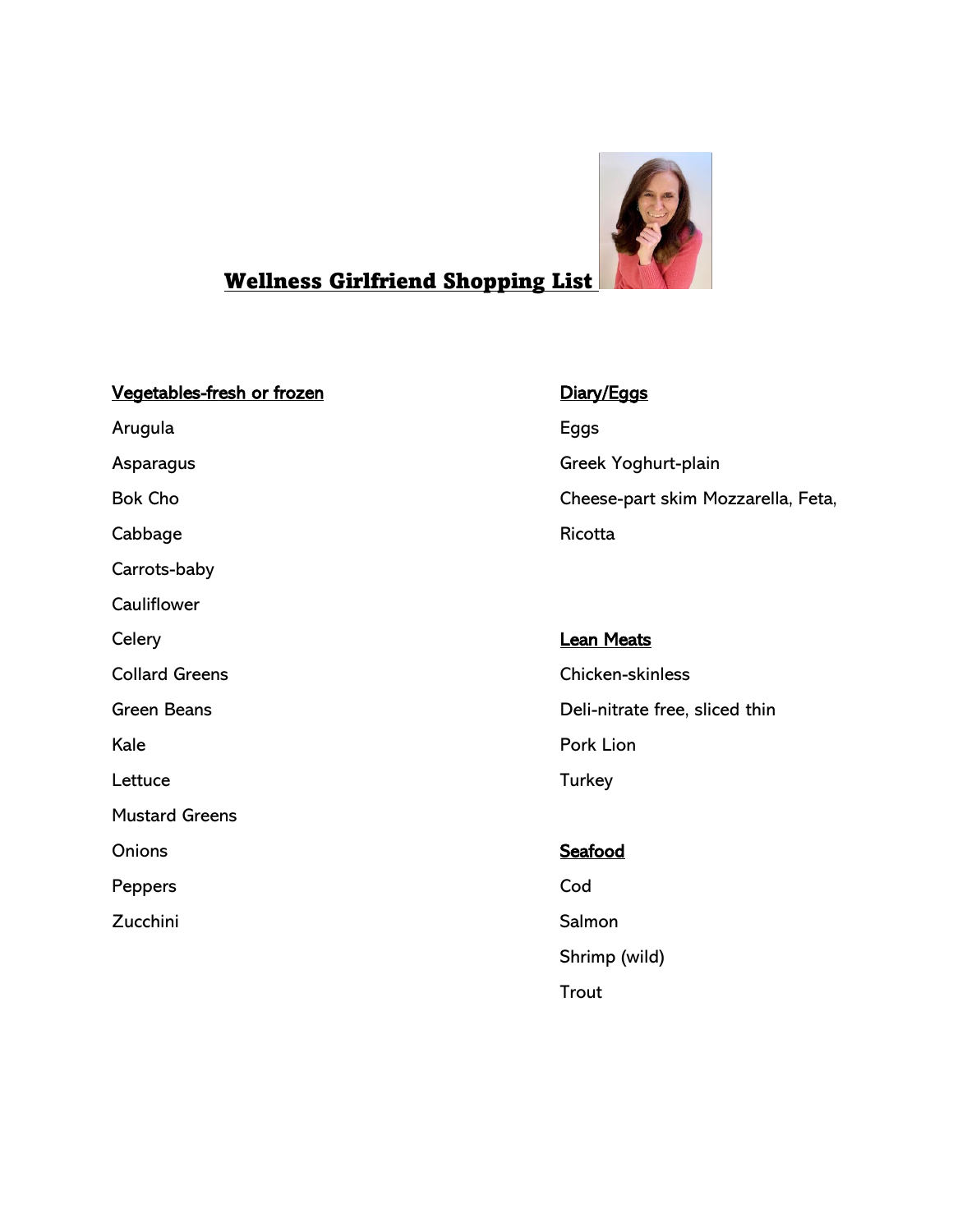# Vegetables-moderation-fresh or frozen Condiments/Spices Corn Black Peppercorn, Chili pepper Pea Curry Commission of the Curry Curry Curry Curry Curry Curry Curry Curry Curry Potatoes **Cinnamon**, all spice, ginger Spaghetti Squash **Hot sauce** Hot sauce Sweet Potatoes **Italian seasonings-basil**, garlic,

Balsamic vinegar/dressing oregano, Mustard Olive Oil Salsa Hummus

# Fresh Fruit-fresh or frozen Grains, etc.

Apples **English muffins** Berries-Blueberries, Cranberries, Raspberries, Quinoa Strawberries Strawberries Strawberries Strawberries Steel Cut Oatmeal Peaches 2009 and 2009 and 2009 and 2009 and 2009 and 2009 whole grain-crackers Fruit-moderation whole grain bread, tortillas, brown Avocado's Banana's **Other:** Watermelon **Watermelon Protein powder (optional) Oranges Tomatoes** 

puffed rice cereal